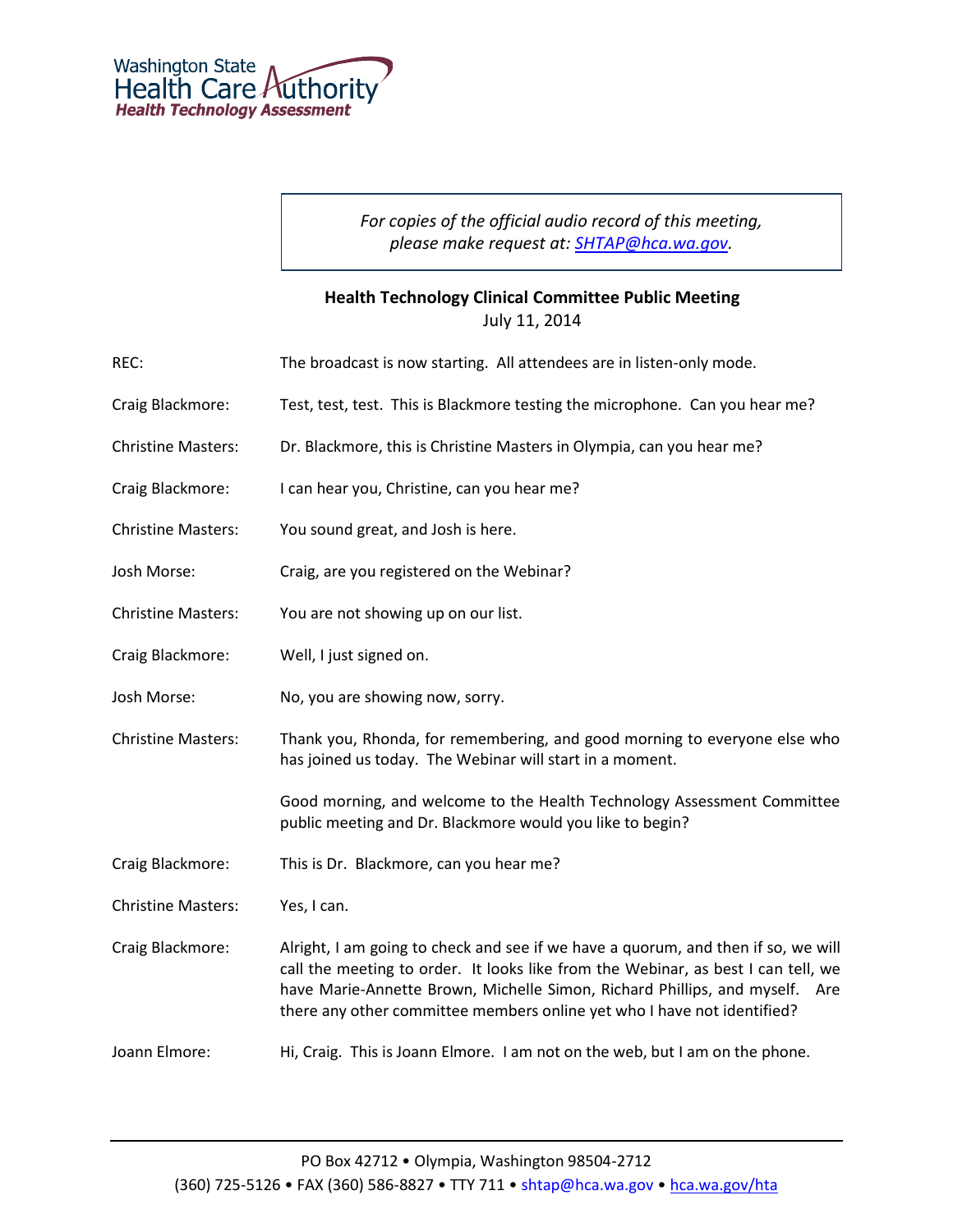Craig Blackmore: But, you are on the phone. Okay, very good. Okay, very good. Are there any other committee members there? Rhonda Stone: We see Richard Phillips, is a member of your committee? Yes, he is. Christine Masters: Yes, he is. Rhonda Stone: Okay, and we are having a little difficulty with his audio at this time. So, we will see if we can work that out. Craig Blackmore: Okay, and then let's give another minute and see if we cannot get a couple more members of the committee online, or at least on the phone. Either way is fine. Rhonda Stone: Dr. Phillips, can you hear us now? Josh Morse: It looks like Richard is trying to sign back on. Craig Blackmore: Okay. We still need at least one if not a couple more committee members here to have a quorum, and we have heard from others that we think they are going to be on, right? Josh Morse: Yeah. Craig Blackmore: Okay. So, we will just give a couple of minutes. Rhonda Stone: Dr. Simon, can you hear me now? Michelle Simon: Yes, I can hear you. Rhonda Stone: Okay, we have unmuted you briefly. When we unmute everyone at once, we get terrible feedback. So, we are trying to be selective. Since we know you are connected now, I am going to check some of the other members. Christine Masters: And then the other thing that we need everyone to do, if we unmute you, we need to make sure that you are not using your speakerphone. Please use your handsets. That will improve the audio quality. Joann Elmore: I will just keep it on mute the whole time that I am on a speakerphone. I am not a hand phone. This is Joann Elmore. I will just keep it on mute. Josh Morse: Okay, Joann. Thanks. You are not actually… we are not hearing any feedback from your phone, I do not think. Joann Elmore: Right, yeah. Rhonda Stone: Dr. Brown, can you hear us?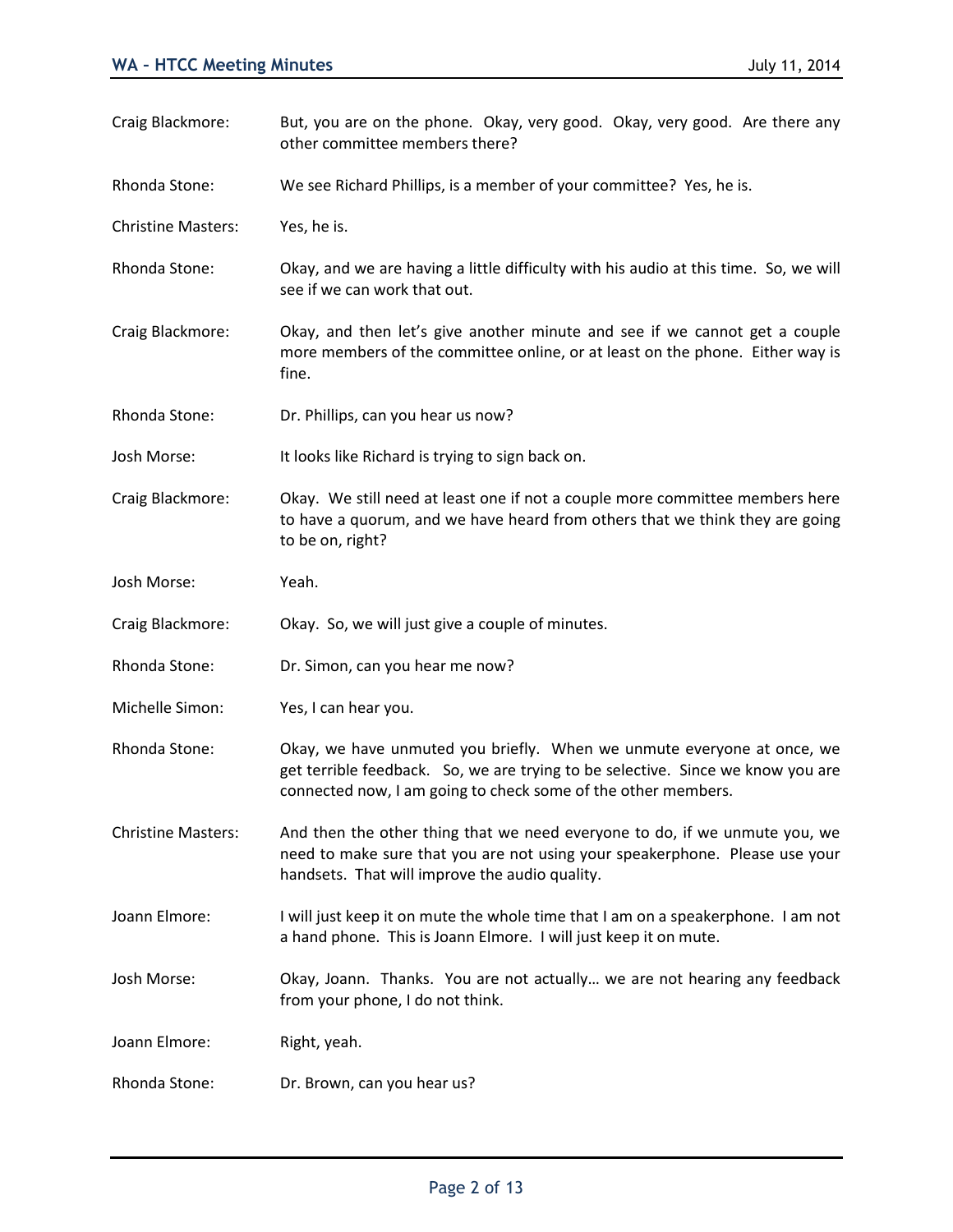| Marie Brown:              | Yes, I can.                                                                                                            |
|---------------------------|------------------------------------------------------------------------------------------------------------------------|
| Rhonda Stone:             | Okay, perfect. Dr. Phillips, any luck yet with your head (inaudible)?                                                  |
| <b>Richard Phillips:</b>  | I just got it going. I do not know what was going on there.                                                            |
| <b>Christine Masters:</b> | Woo hoo.                                                                                                               |
| <b>Richard Phillips:</b>  | I rebooted and it seemed to work.                                                                                      |
| Craig Blackmore:          | We can hear you fine.                                                                                                  |
| <b>Christine Masters:</b> | Thank you.                                                                                                             |
| Craig Blackmore:          | Well, sometimes it takes a while to figure these things out. So, we will give<br>people a minute or two to get online. |
| Josh Morse:               | I believe at the moment we have five committee members signed on.                                                      |
| Craig Blackmore:          | Yes.                                                                                                                   |
| Josh Morse:               | And we can do a voice (inaudible) here in a moment. If anybody is not visible<br>online, let's do a roll call.         |
| Joann Elmore:             | And again to verify, you do not need me online, do you, Craig? I mean, I have<br>got all the materials here.           |
| Craig Blackmore:          | No, no. I just I need you present on the phone. That is great.                                                         |
| Joann Elmore:             | Okay, thanks.                                                                                                          |
| Josh Morse:               | Do you have your email open, Christine?                                                                                |
| <b>Christine Masters:</b> | I do not.                                                                                                              |
| Rhonda Stone:             | Here, we are getting more people.                                                                                      |
| Josh Morse:               | Are we? There we go. Dr. Standaert's on the line now.                                                                  |
| Craig Blackmore:          | Dr. Standaert, can you hear us?                                                                                        |
| Chris Standaert:          | I can, yeah.                                                                                                           |
| Craig Blackmore:          | Very good, and we just picked up Michael Souter. Dr. Souter, can you hear us?                                          |
| <b>Christine Masters:</b> | He is not on.                                                                                                          |
| Craig Blackmore:          | He is on my list.                                                                                                      |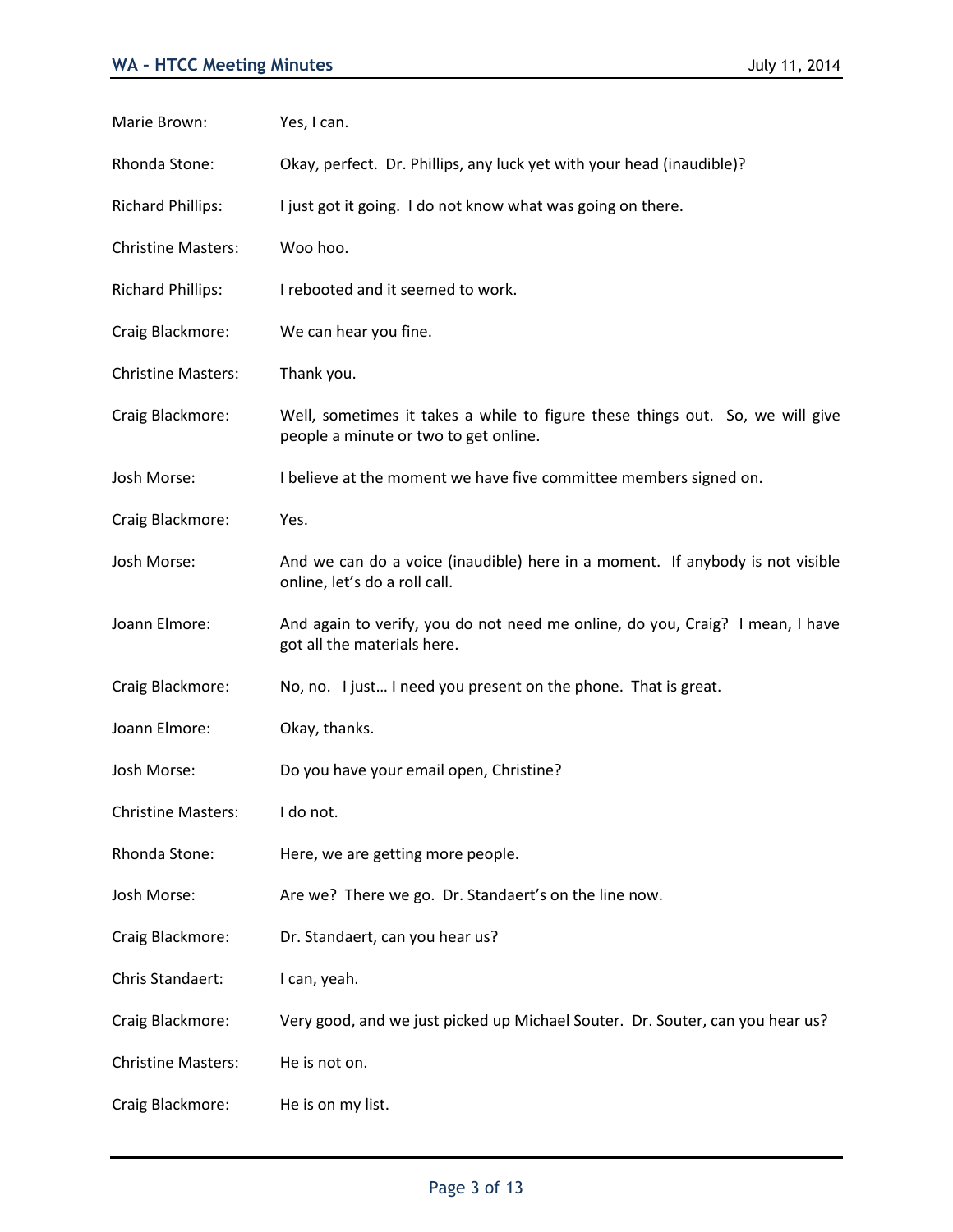| <b>Christine Masters:</b> | He is on the list but he has not dialed in. We do not have audio connection with<br>him yet.                                                                                                                                                                                                                                                                                                                                                                                                          |
|---------------------------|-------------------------------------------------------------------------------------------------------------------------------------------------------------------------------------------------------------------------------------------------------------------------------------------------------------------------------------------------------------------------------------------------------------------------------------------------------------------------------------------------------|
| Carson Odegard:           | This is Carson Odegard.                                                                                                                                                                                                                                                                                                                                                                                                                                                                               |
| Craig Blackmore:          | Carson, that you?                                                                                                                                                                                                                                                                                                                                                                                                                                                                                     |
| Carson Odegard:           | Yep.                                                                                                                                                                                                                                                                                                                                                                                                                                                                                                  |
| Craig Blackmore:          | Alright.                                                                                                                                                                                                                                                                                                                                                                                                                                                                                              |
| Carson Odegard:           | Can you hear me?                                                                                                                                                                                                                                                                                                                                                                                                                                                                                      |
| Craig Blackmore:          | We can.                                                                                                                                                                                                                                                                                                                                                                                                                                                                                               |
| Carson Odegard:           | Good, yeah.                                                                                                                                                                                                                                                                                                                                                                                                                                                                                           |
| Craig Blackmore:          | Okay. Let's let's I think we have a quorum, but let's do a roll call just to<br>confirm and to see who is present and get an understanding of this, if they are<br>using the phone or internet.                                                                                                                                                                                                                                                                                                       |
| Rhonda Stone:             | Before we start with roll call, we are going to do a quick unmute of all of the<br>committee members. We will let you know when that is finished. There we go.<br>Just a quick reminder to everyone that you are unmuted. We will pick up all of<br>your background noise.                                                                                                                                                                                                                            |
| Josh Morse:               | And the meeting is being recorded, for those of you on the phone today. So, it<br>appears that everybody on the committee is unmuted who is visible online, and<br>Dr. Elmore, I believe you are on the phone and you are not visible on our<br>checklist. So, let's go through and do a verbal check in. I will just call names,<br>and if you can verbally respond, we'll figure out if you have, if we have a good<br>audio connection and we will just know that you are here. So, Dr. Blackmore? |
| Craig Blackmore:          | Yes, I am here.                                                                                                                                                                                                                                                                                                                                                                                                                                                                                       |
| Josh Morse:               | Dr. Brown?                                                                                                                                                                                                                                                                                                                                                                                                                                                                                            |
| Marie Brown:              | Yes, I am here.                                                                                                                                                                                                                                                                                                                                                                                                                                                                                       |
| Josh Morse:               | Dr. Elmore?                                                                                                                                                                                                                                                                                                                                                                                                                                                                                           |
| Joann Elmore:             | Here.                                                                                                                                                                                                                                                                                                                                                                                                                                                                                                 |
| Josh Morse:               | Okay, Dr. McCulloch? I don't believe David is here today. Dr. Odegard?                                                                                                                                                                                                                                                                                                                                                                                                                                |
| Carson Odegard:           | Yes, I am here.                                                                                                                                                                                                                                                                                                                                                                                                                                                                                       |
|                           |                                                                                                                                                                                                                                                                                                                                                                                                                                                                                                       |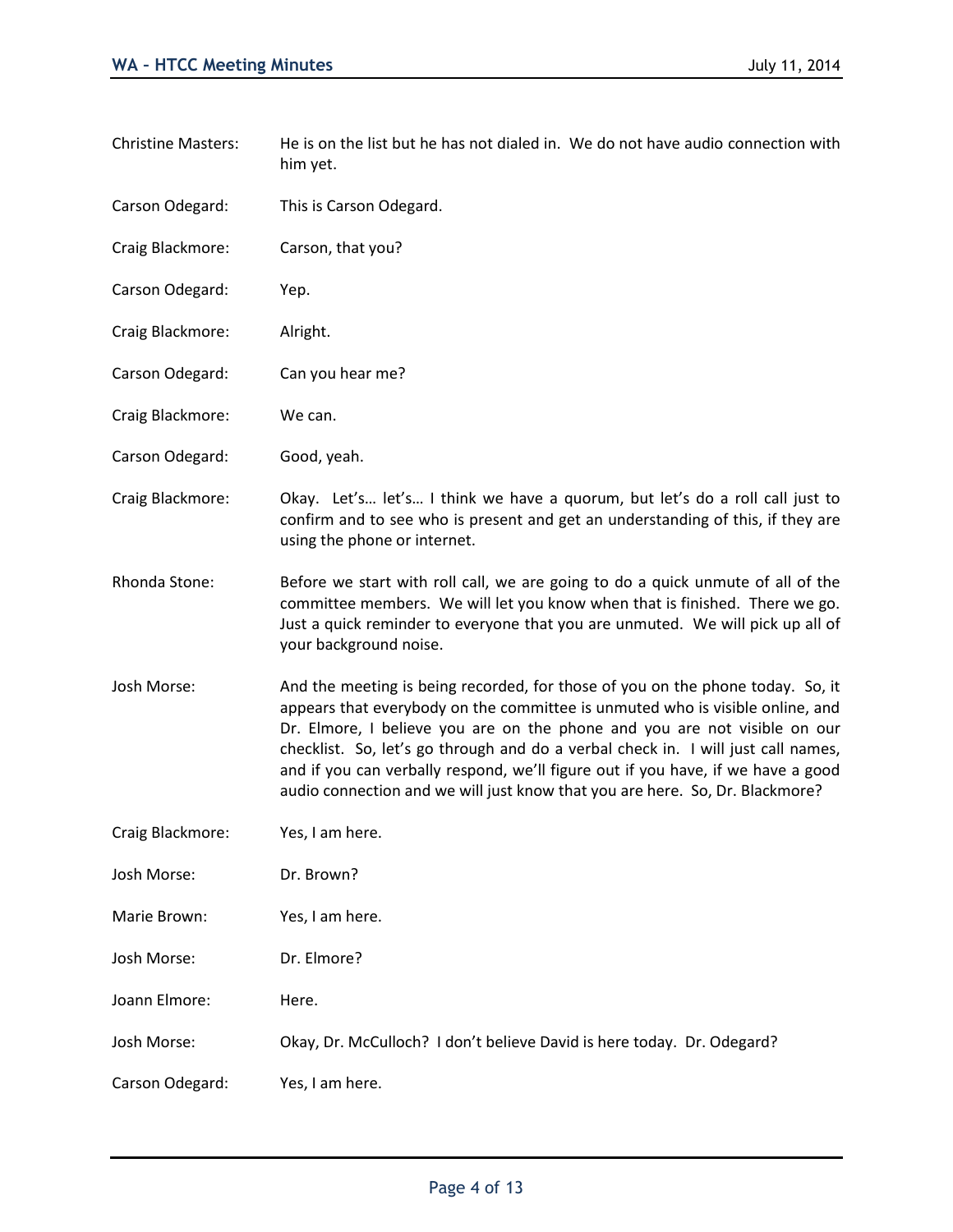| Josh Morse:               | Thank you. Dr. Phillips? Dr. Phillips?                                                                                                                                                                                                                                                                                                                                                                                                                                                                                                                            |
|---------------------------|-------------------------------------------------------------------------------------------------------------------------------------------------------------------------------------------------------------------------------------------------------------------------------------------------------------------------------------------------------------------------------------------------------------------------------------------------------------------------------------------------------------------------------------------------------------------|
| <b>Richard Phillips:</b>  | I'm here.                                                                                                                                                                                                                                                                                                                                                                                                                                                                                                                                                         |
| Josh Morse:               | Dr. Schwartz? Dr. Simon?                                                                                                                                                                                                                                                                                                                                                                                                                                                                                                                                          |
| Michelle Simon:           | Present.                                                                                                                                                                                                                                                                                                                                                                                                                                                                                                                                                          |
| Josh Morse:               | Dr. Souter? Okay, we see Dr. Souter, but we are not we do not have an audio<br>connection, it sounds like, right now with Dr. Souter, but he is present online,<br>and we will go, Dr. Standaert?                                                                                                                                                                                                                                                                                                                                                                 |
| Chris Standaert:          | Yep.                                                                                                                                                                                                                                                                                                                                                                                                                                                                                                                                                              |
| Josh Morse:               | Dr. Walsh.                                                                                                                                                                                                                                                                                                                                                                                                                                                                                                                                                        |
| <b>Christine Masters:</b> | He cannot be contacted until (inaudible).                                                                                                                                                                                                                                                                                                                                                                                                                                                                                                                         |
| Josh Morse:               | Okay.                                                                                                                                                                                                                                                                                                                                                                                                                                                                                                                                                             |
| Craig Blackmore:          | Okay, well we have a quorum. That has got                                                                                                                                                                                                                                                                                                                                                                                                                                                                                                                         |
| Josh Morse:               | We've got a quorum.                                                                                                                                                                                                                                                                                                                                                                                                                                                                                                                                               |
| Craig Blackmore:          | eight, eight members, including Dr. Souter. It is even seven without, so that<br>would be a quorum. So, I am going to call the meeting to order, and we will<br>continue to work on the audio connection with Dr. Souter. So, this is an open<br>public meeting.                                                                                                                                                                                                                                                                                                  |
|                           | Welcome to the Health Technology Clinical Committee meeting. We will be<br>conducting it over the phone, obviously. We have a relatively short agenda this<br>morning. This is really a meeting to focus on what we addressed at the previous<br>meeting, that would be the meeting where we made a decision about the<br>proton beam therapy, sorry. So, the two well, going through the agenda, the<br>first thing on the agenda is program updates, and I am not sure we have any<br>updates we need to go through. Josh, is there anything we need to report? |
| Josh Morse:               | The only update is the next public the next review meeting, action meeting, is<br>now scheduled for November. We do have the September meeting on the<br>calendar for the committee retreat, and those are the only updates right now.<br>Thank you.                                                                                                                                                                                                                                                                                                              |
| Craig Blackmore:          | Alright, very good. We will move on. The first item, then under the Health<br>Technology Assessment previous meeting business is approval or discussion of<br>the meeting minutes of our May 16 meeting. So, the draft meeting minutes<br>have been distributed to the committee members and made available to the<br>public and so I will call that to the attention of the committee members and ask<br>for any comments on the draft minutes or a motion to approve the minutes and                                                                            |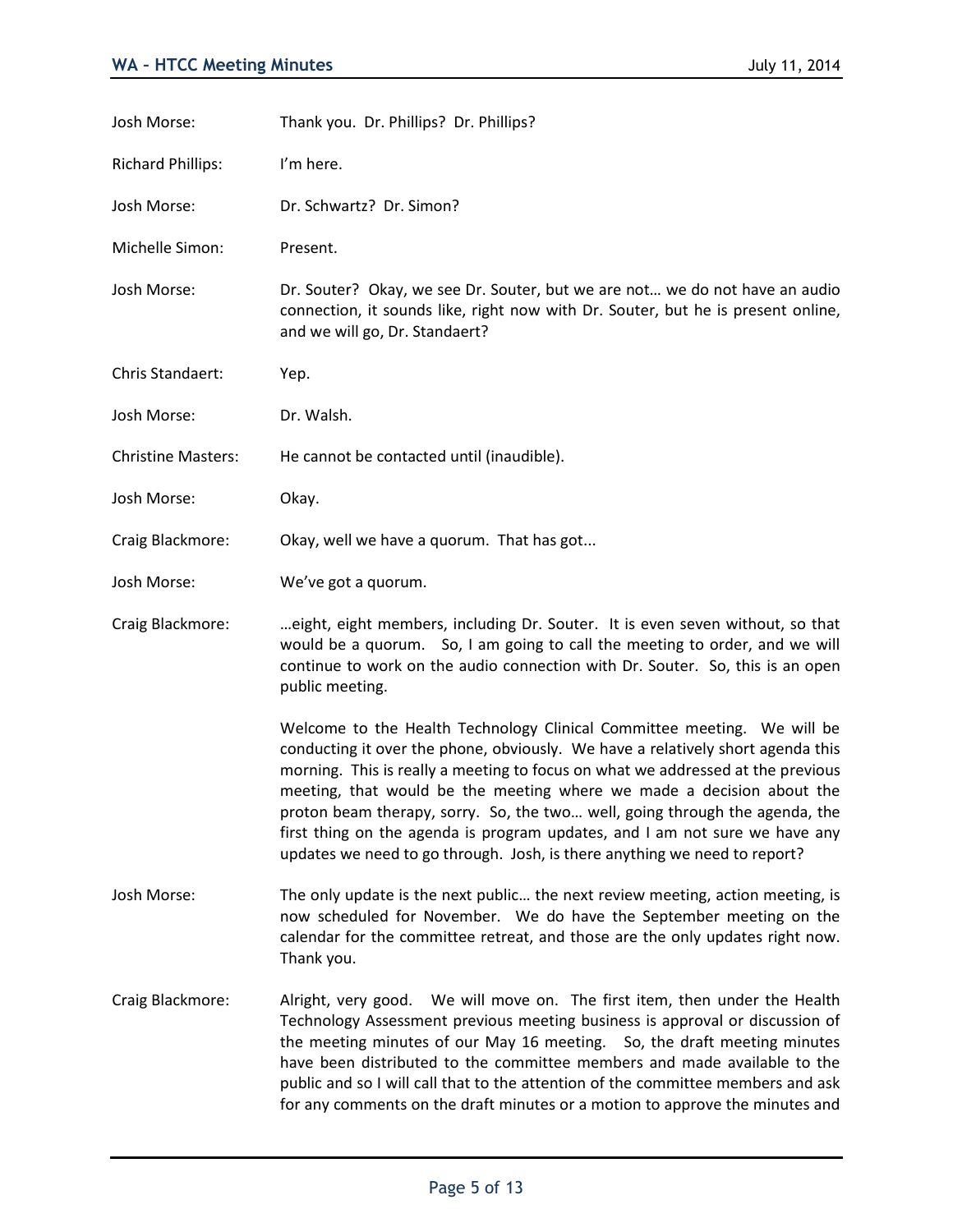just sort of procedurally, since we are on the phone, you are going to have to identify yourselves, as you address the group. So, discussion and/or motion to approve the meeting minutes from May 16, 2014.

- Richard Phillips: Alright, this is Richard Phillips. The minutes that went out were labeled May  $2^{nd}$ , not May 16<sup>th</sup>, but anyway, I read them and I approve them. I would make a motion that we accept them.
- Craig Blackmore: Alright, thank you. Is there a second.
- Carson Odegard: Carson Odegard, second.
- Craig Blackmore: Very good and I will now ask for a vote to approve the minutes and again, I think because of our format here, we probably want to do that by roll call. So, Josh or Christine.
- Josh Morse: I will get a roll call.
- Craig Blackmore: Can I get you to do a roll call please?
- Josh Morse: Yes. So, Dr. Blackmore?
- Craig Blackmore: Approve.
- Josh Morse: Dr. Brown?
- Marie Brown: Approve.
- Josh Morse: Dr. Elmore?
- Joann Elmore: Approve.
- Josh Morse: Dr. Odegard?
- Carson Odegard: Approve.
- Josh Morse: Dr. Phillips?
- Richard Phillips: Approve.
- Josh Morse: Dr. Schwartz? I don't believe he is here. Dr. Simon?
- Michelle Simon: Approve.
- Josh Morse: Dr. Souter? We still haven't sorted out the audio with Mike.
- Rhonda Stone: He can send an approval through the (inaudible) that you've done.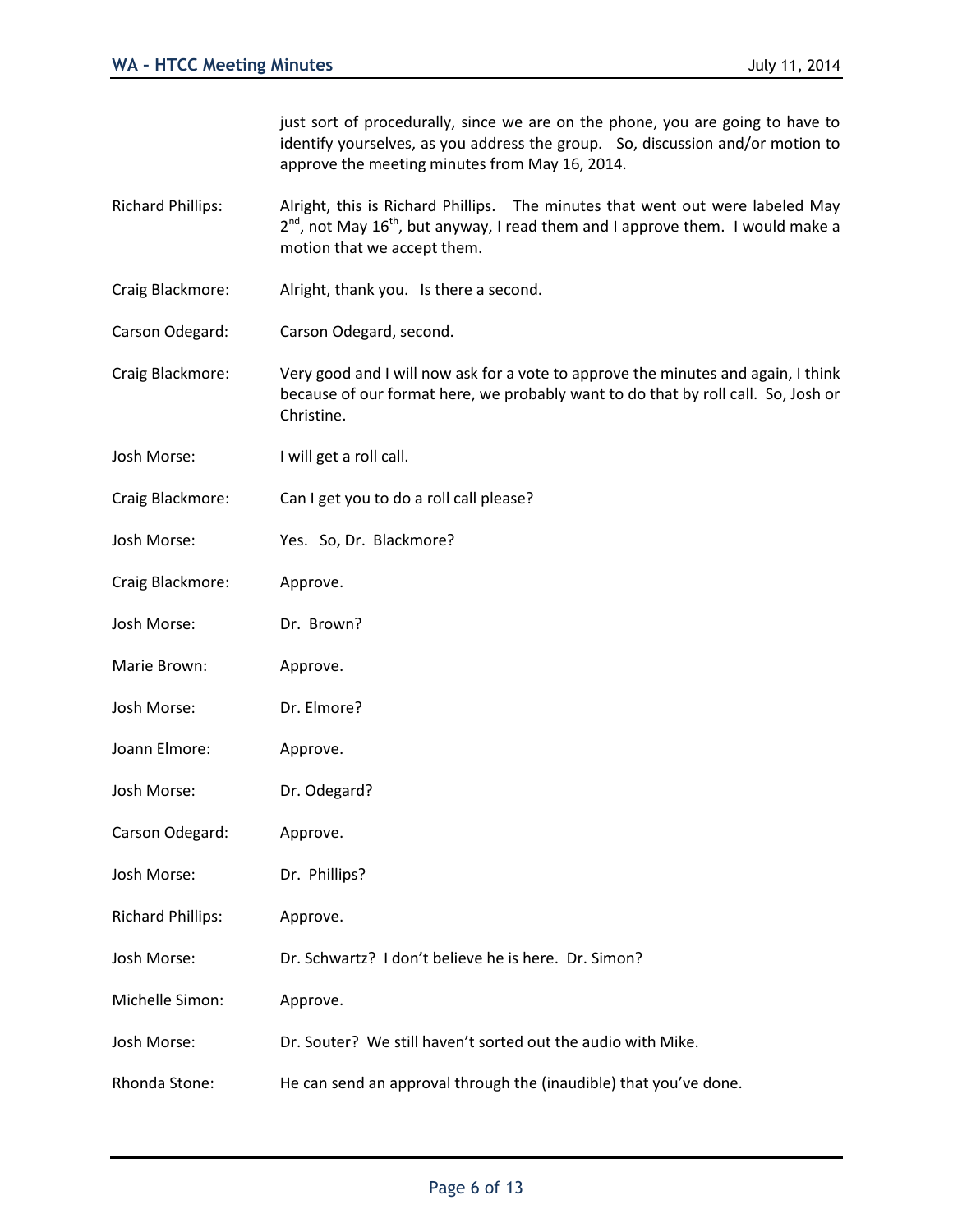Josh Morse: Okay. He approves in writing. Dr. Standaert?

Chris Standaert: Approve.

Josh Morse: Dr. Walsh?

Kevin Walsh: Approve.

Josh Morse: Thank you, that is all approved.

Craig Blackmore: Alright, very good. So, the next item for business is the draft findings and decision document on proton beam therapy and again, this has been distributed to the committee members and made available to the public on the website. I will now solicit discussion on this document and I will also start the discussion because I do believe we need to correct this a little bit.

> In looking at the transcript from the previous meeting, as well as sort of my memory of that meeting, I will call your attention to, under limitations of coverage where it says central nervous system and there's a parenthesis and some text, it says e.g. brain, spine, paraspinal, and that has been edited. My memory and my interpretation of the transcript is that we, as a committee, meant for that to simply say central nervous system tumors without the parenthetical expression. In our wordsmithing, we honed that down to central nervous system tumors without other qualifiers. So, I would suggest as an edit to this document that it be what I just stated that that line reads, central nervous system tumors and, without any further specification. Thoughts on that or any aspect of this draft document from the committee members?

- Marie Brown: I have a question, this is Dr. Brown, about the point. We have it in our rules that involvement in clinical trials is… is covered and we do not need to restate that. Is registry included in that, as well?
- Craig Blackmore: So, I think that you are… you are asking… that is a question not for the committee as much as for the… the agency directors and staff as to their ability to fund patients in research trials outside of our recommendations. Is that a fair statement?

Marie Brown: Yes, just for the record, what our policy is.

Craig Blackmore: Okay. I do not know if we have, I don't know if we have personnel on the phone to answer that at this time.

Josh Morse: So, this is Josh Morse. The agencies, the Health Technology Assessment law provides that the agencies can provide access for a patient or a covered member through a clinical trial for services that are not covered by the HTCC. What that… that does not limit them to trials, you know, type whether it is a registry or otherwise. So, it would be the agency's decision, basically, if they chose to cover, you know, participation in a registry trial, but it is not, I will leave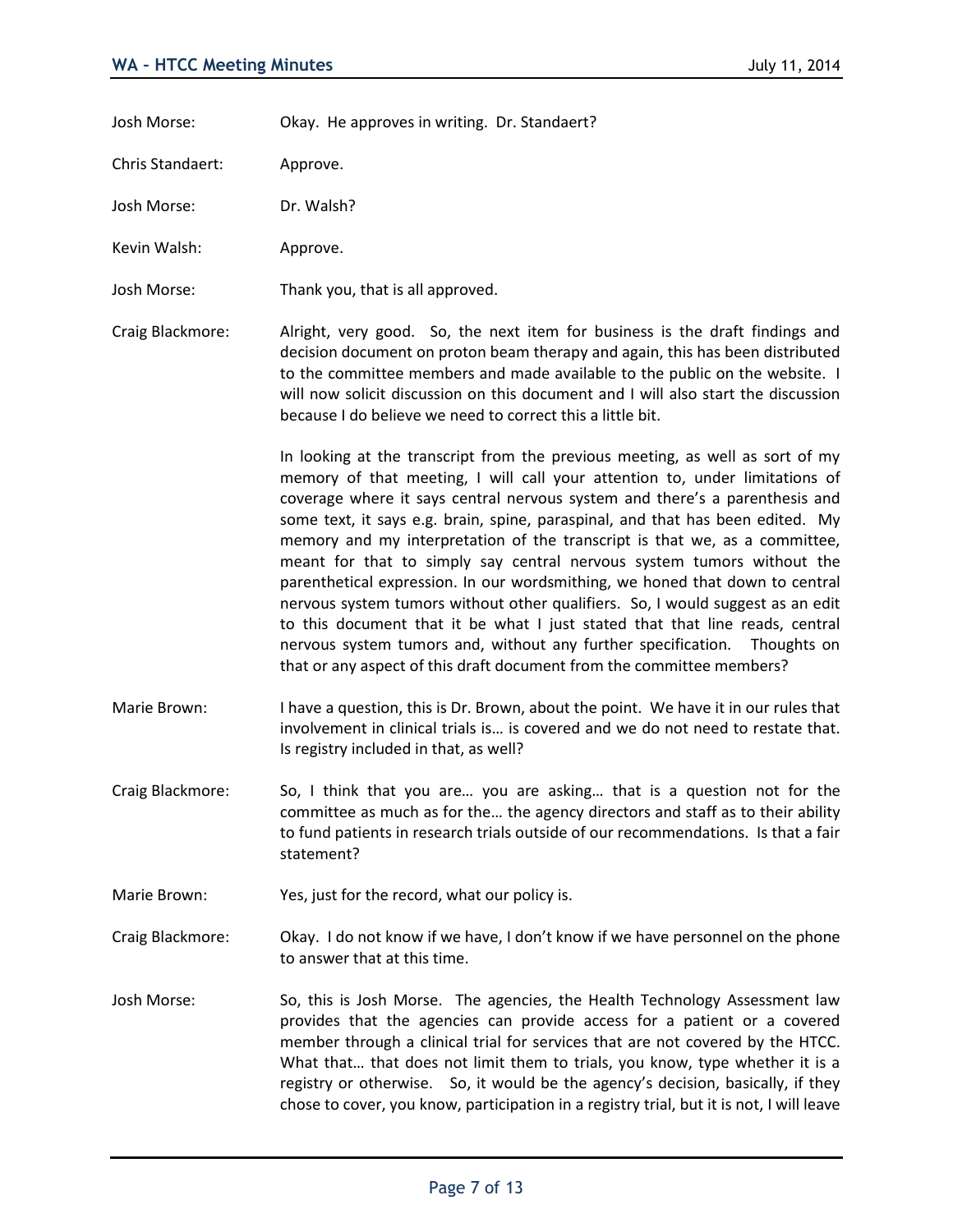it at that. We do have, I believe, Dr. Lessler may be available on the line. I am not sure if we have an audio connection, but…

- Craig Blackmore: Well, does that… does that answer your question?
- Marie Brown: Yes.

Craig Blackmore: Dr. Brown? Okay. Any other comments or questions on the… on the document? If there is no… if there is no further comments or questions, I would accept a motion to approve or...

- Josh Morse: Craig?
- Craig Blackmore: Yeah.
- Josh Morse: Craig, I have a… this is Josh. I have a question. So, the document, the draft version I am looking at then… the edit that I would make based on this would be the third bullet under covered benefit with conditions would read central nervous system tumors, is that correct?
- Craig Blackmore: Could… could you repeat that Josh? I had some feedback.
- Josh Morse: Central nervous tumors would be the third bullet.
- Craig Blackmore: Yes.
- Josh Morse: Okay. Then, I… I… under pediatric, we currently have the term pediatric cancers, should cancers be tumors?
- Craig Blackmore: Well, you know, I… I think in looking at this document, pediatric cancers would mean cancers in any part of the body in children, and then central nervous systems tumors would imply that if you did not meet the category of pediatric cancers but you were a tumor of any age group in the central nervous system, that you would… that it would… the coverage would apply.
- Josh Morse: Got you. Thank you.

Craig Blackmore: So, these are… these are… these are… bullets points are 'or' not 'and.' You do not have to be an ocular cancer and a pediatric cancer. You could be an… or. So, if you did not qualify under pediatric cancer, you could qualify under central nervous system cancer or one of the other categories.

Josh Morse: Okay, thanks, Craig.

Christine Masters: We also had a comment from Dr. Schwartz. He has some contributions about the tumor versus (inaudible). He says, yes, yes, yes, the tumor versus cancer question.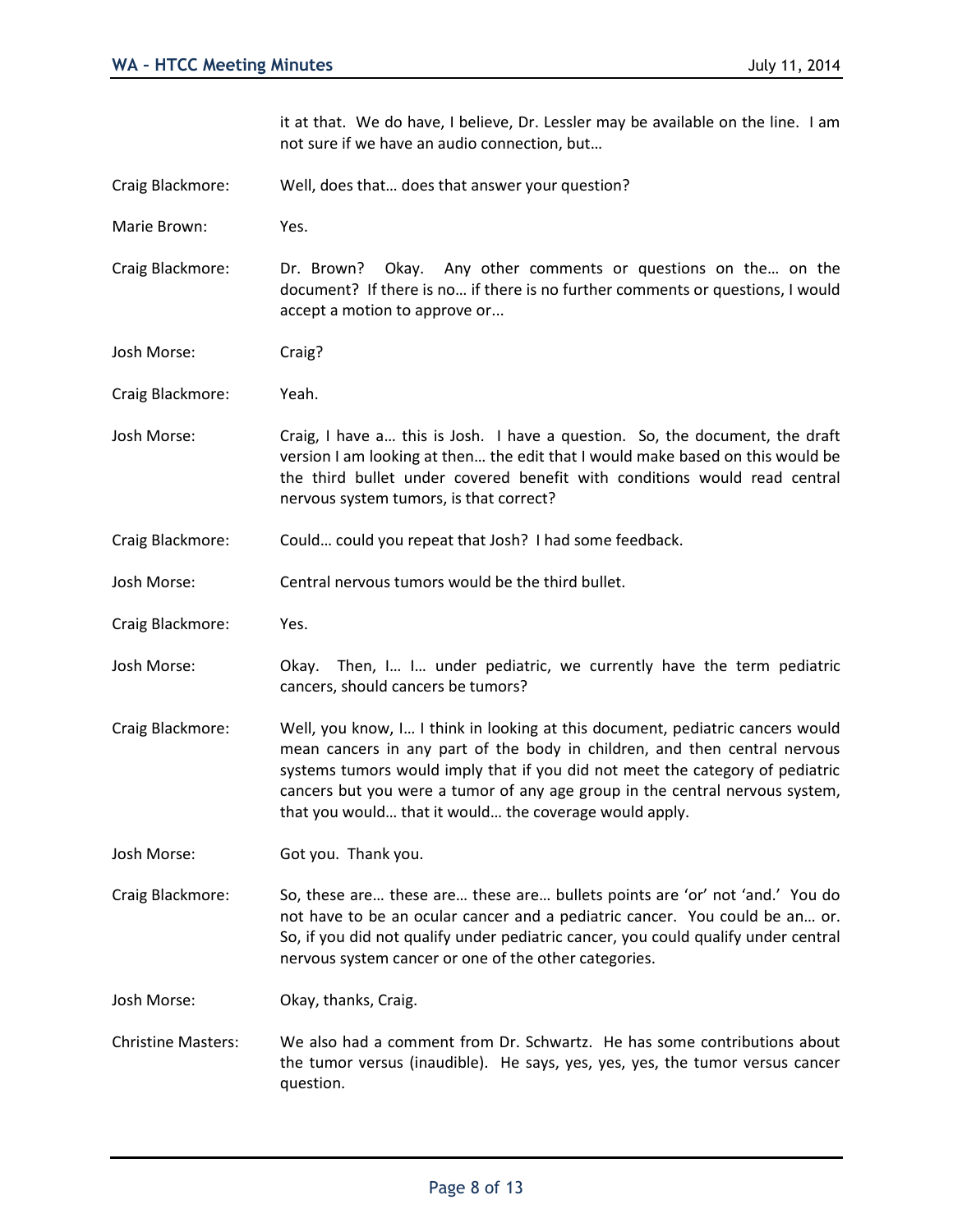| Craig Blackmore: | So, he                                                                                                                                                                                                                                      |
|------------------|---------------------------------------------------------------------------------------------------------------------------------------------------------------------------------------------------------------------------------------------|
| Josh Morse:      | Can you type in your comfort with the exception Dr. Blackmore gave, Seth?                                                                                                                                                                   |
| Craig Blackmore: | So, are you guys receiving input from him?                                                                                                                                                                                                  |
| Josh Morse:      | Yeah, Dr. Schwartz is typing in. Apparently, he                                                                                                                                                                                             |
| Craig Blackmore: | Okay.                                                                                                                                                                                                                                       |
| Josh Morse:      | we are unable to main he is able to hear us, but we cannot hear him.                                                                                                                                                                        |
| Craig Blackmore: | Okay.                                                                                                                                                                                                                                       |
| Josh Morse:      | So, he has written back, here is his comment. In some of the text it says CNS<br>tumors and in some it says CNS cancer. It should be tumor.                                                                                                 |
| Craig Blackmore: | Okay.                                                                                                                                                                                                                                       |
| Josh Morse:      | And to this the line that we have changed that line to the wording is now<br>central nervous system tumors without the information in the parentheses.                                                                                      |
| Craig Blackmore: | So, that would seem to meet his concern.                                                                                                                                                                                                    |
| Josh Morse:      | I believe so.                                                                                                                                                                                                                               |
| Craig Blackmore: | Or maybe, that is he could type in to let us know if we thin, if he thinks we<br>have addressed that.                                                                                                                                       |
| Carson Odegard:  | Craig?                                                                                                                                                                                                                                      |
| Craig Blackmore: | Yeah.                                                                                                                                                                                                                                       |
| Carson Odegard:  | Carson Odegard.                                                                                                                                                                                                                             |
| Craig Blackmore: | Yep.                                                                                                                                                                                                                                        |
| Carson Odegard:  | Seth cannot if his audio is is off, or, or it is listen only, he may want to type in<br>the the other access code and then you can type 20 and it will come up. So,<br>there are two access codes.                                          |
| Craig Blackmore: | Okay. Hopefully, he can hear that.                                                                                                                                                                                                          |
| Carson Odegard:  | And, so the other access code would be the 136 code and then type in 20#.                                                                                                                                                                   |
| Craig Blackmore: | Okay. So, I think we have addressed his concern and again, I I reviewed the<br>transcript, and that is what we indicated in in the meeting. So, we are not<br>changing anything. We are just clarifying what our decision was at that time. |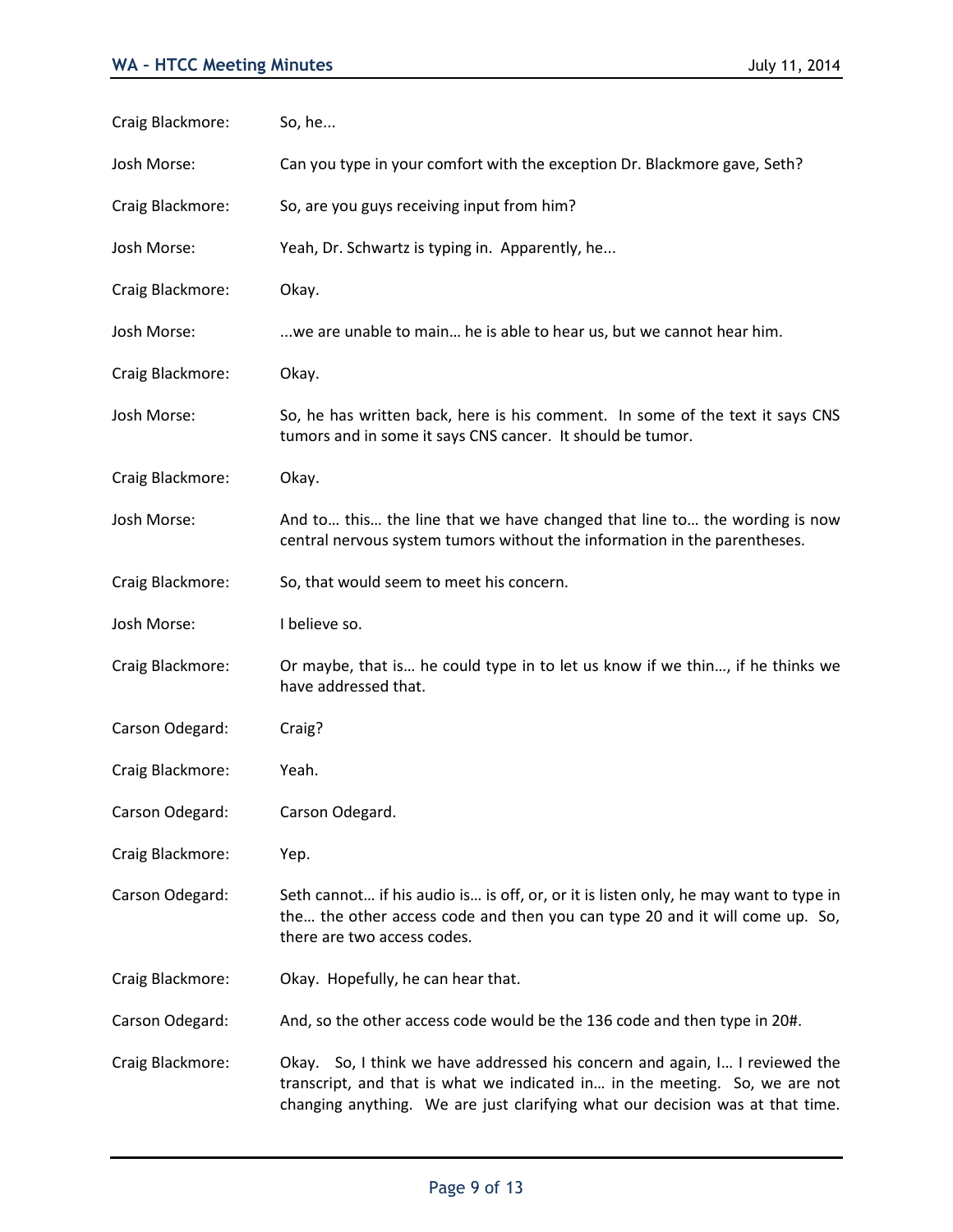Are there other concerns or comments about the documents right now? Josh, please let me know if you get any further feedback from Dr. Schwartz.

- Josh Morse: Yep, we are watching for Dr. Schwartz and Dr. Souter is also having similar audio issues, but we are waiting to see if he is now available.
- Michael Souter: I'm just trying to talk now, can you hear me?
- Craig Blackmore: There he is.
- Josh Morse: There he is. We can hear you now.
- Michael Souter: Okay, good, thanks.
- Craig Blackmore: The wonders of modern technology.
- Josh Morse: Yes, complicated technology. It looks like we may have Seth here in a moment.
- Christine Masters: If his phone is green, he will have access, but right now it is gray so he does not have access.
- Josh Morse: So, Seth writes back, yes it does, but it… okay. We just need to be clear that it says tumors, but to clarify for the circle, it will say central nervous system tumors. For the first two bullets it will read ocular cancers and the second bullet will read pediatric cancers. That is, if you are able to see the screen or the version that was emailed to the committee, the one change that we are making would be to the third bullet to read central nervous system tumors.
- Craig Blackmore: Okay, and then it, if I'm understanding this correctly from this document, we had originally had ocular tumors and there was an edit made to that, is that correct, Josh?

Josh Morse: Correct.

- Craig Blackmore: On the first bullet point.
- Josh Morse: Well, the, the document, let me verify that. Craig, the document has published in the draft, and it said ocular cancers.
- Craig Blackmore: Okay. There is a… on the second page under HTCC coverage vote and formal action, the word tumor has been edited out and replaced with the word cancer. I am not sure at what point that edit occurred.
- Josh Morse: Yeah, this… so the… the document as the committee left it actually I am holding. So, the way it was typed up by Margaret on May  $16<sup>th</sup>$ , HTCC coverage wording that was on the screen for you read ocular pediatric CNS. So, the term tumor or cancer was not present in the… in the actual document, as it was typed up. In the original typing up of the minutes, the word tumor was put into the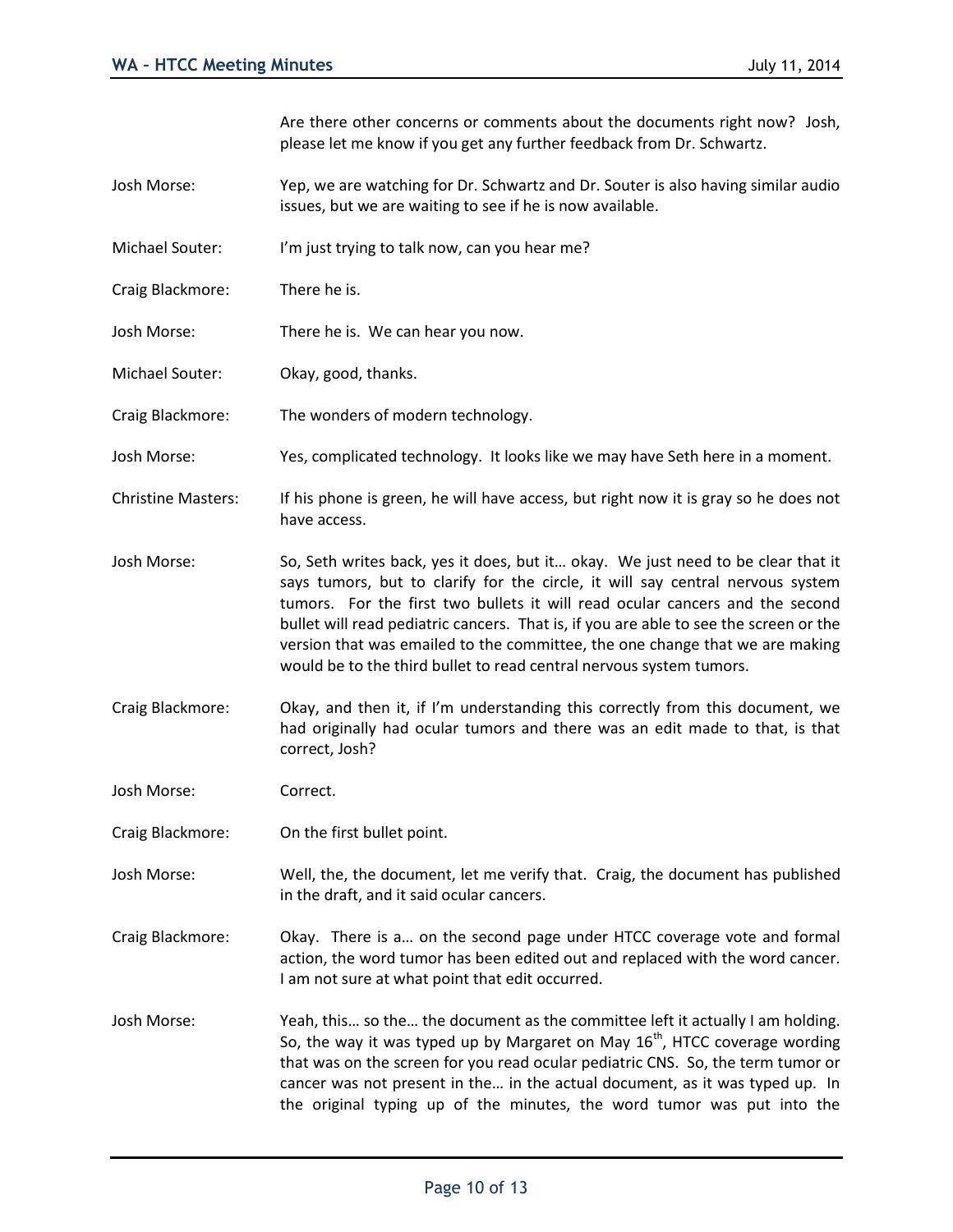documentation of what was done in the meeting and then when the draft language was typed for use in implementation, the word cancer was used instead...

- Craig Blackmore: Okay.
- Josh Morse: ...of tumors, but that is why you see different, differences there.
- Craig Blackmore: Okay. So, so… we can leave it as central nervous system tumors, pediatric cancers, and then I would like Dr. Schwartz to weigh in on the first bullet point if cancers is appropriate or if tumors would be more appropriate in that line. Seth, can you either talk to us or email, type in.
- Josh Morse: Seth has indicated in his typed feedback, I think cancers is okay for the ocular.
- Craig Blackmore: Okay. Then we will go with what is on the first page of the document. Under HTCC reimbursement determination. The only line that will be different is the third bullet point, which will now read central nervous system tumors. Any further discussion on this?
- Marie Brown: This is Marie-Annette Brown. The email from Michael Stevidge suggested a more specific clarification, one that says, this in my judgment should be clarified and limited to primary, meaning nonmetastatic, situations, non lymphedematous CNS malignant tumors or if metastatic conventional external beam radiation and/or stereotactics, tactics, radiosurgery have failed in the absence of other progressive systemic metastasis.
- Craig Blackmore: Any other committee members have thoughts on that?
- Marie Brown: The question is, is that something we want to consider or not?
- Craig Blackmore: Well, my… my memory and… and… and after reviewing the transcript of the last meeting, my belief is that at the time, we wished not to limit… to not be that specific in terms of primary versus metastatic central nervous system cancers, but I would solicit input from other committee members about their understanding.
- Michael Souter: I... I concur. I do not think that we have made that limitation. I mean, a lot of consideration of use of this is because of the site and the additional side effects of focused therapy elsewhere. I know that the medical directors have some considerations, some concerns about metastatic tumors, but I do not think we actually were that specific in addressing it.

Craig Blackmore: Yeah. Any other thoughts.

Chris Standaert: This is Chris… this is Chris Standaert. I would agree with what Dr. Souter said. I think we did not make a distinction and I think… I could see the clinical circumstance where even in a metastatic case you still may want to treat a focal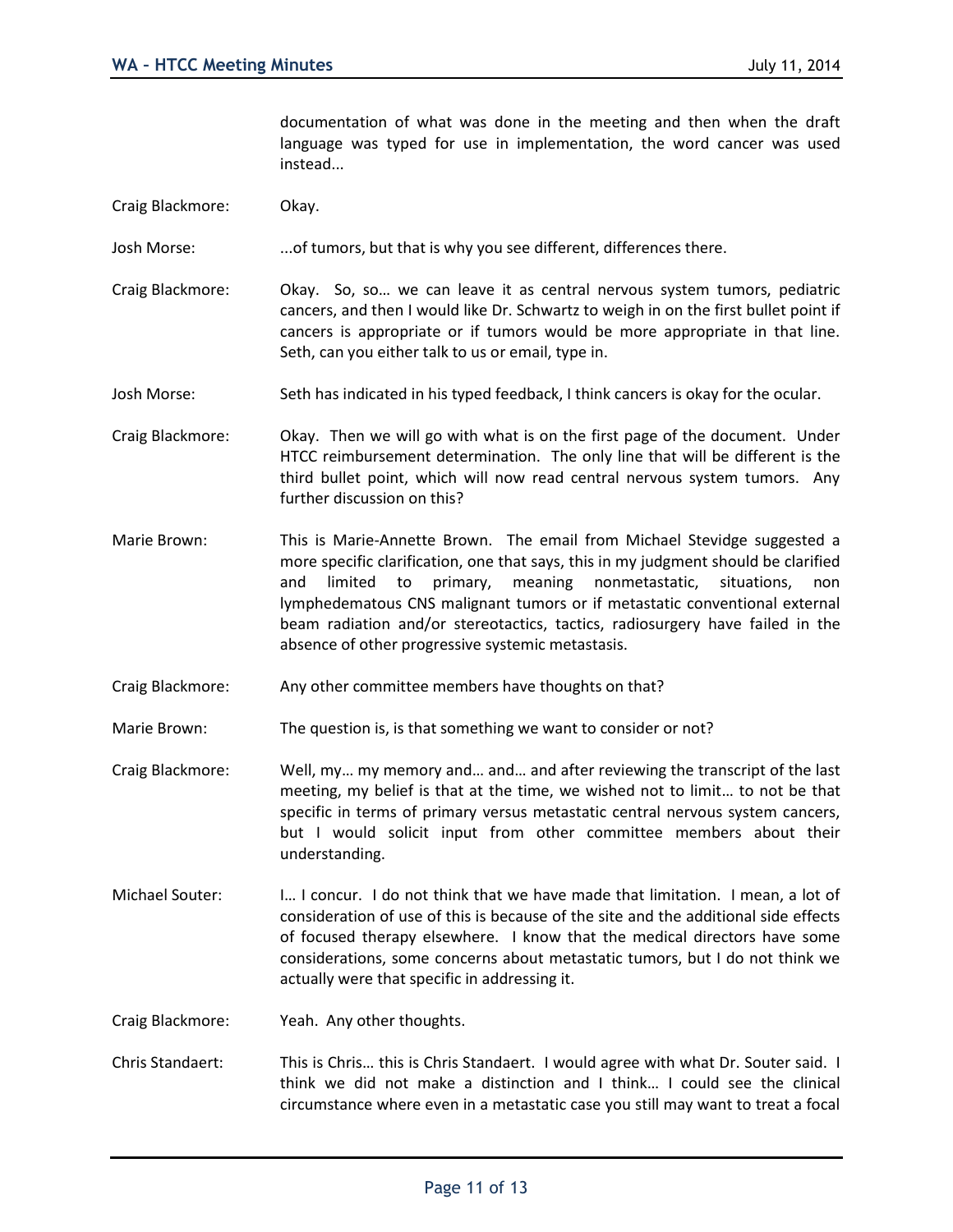CNS tumor with this method. I do not think we had the data, frankly, to make a distinction along those lines, either.

- Kevin Walsh: I… I… I… this is Kevin Walsh. I agree. I think the… I think the pertinent point is, we did not have… there was not evidence to distinguish. So, it would be, I think it is going to be out of bounds for us to go back now and consider caveat that were not presented to us.
- Craig Blackmore: Okay, any other concerns? Okay. Well, I would… I would solicit a motion to approve this.
- Christine Masters: Dr. Schwartz, I just wanted to let you know that you have been unmuted and you can speak now.
- Craig Blackmore: Okay, well I… I would… I would solicit a motion to approve the amended documents or further discussion.
- Chris Standaert: Motion to approve.
- Michael Souter: Second.
- Craig Blackmore: So, who was the first voice?
- Chris Standaert: Dr…. Dr. Standaert.
- Craig Blackmore: Okay, and then that was Dr. Souter, I believe who seconded?
- Michael Souter: Yes. Right.

Craig Blackmore: Okay. Let's have a vote and again, I believe we should go by roll call.

- Josh Morse: Okay. This is the vote to approve the final findings and decisions for proton beam therapy. Dr. Blackmore?
- Craig Blackmore: It is for the amended… amended, edited version that we have discussed, and I vote to approve.
- Josh Morse: Thank you. Dr. Brown?
- Marie Brown: lapprove.
- Josh Morse: Dr. Elmore?
- Joann Elmore: lapprove.
- Josh Morse: Dr. Odegard.
- Carson Odegard: lapprove.